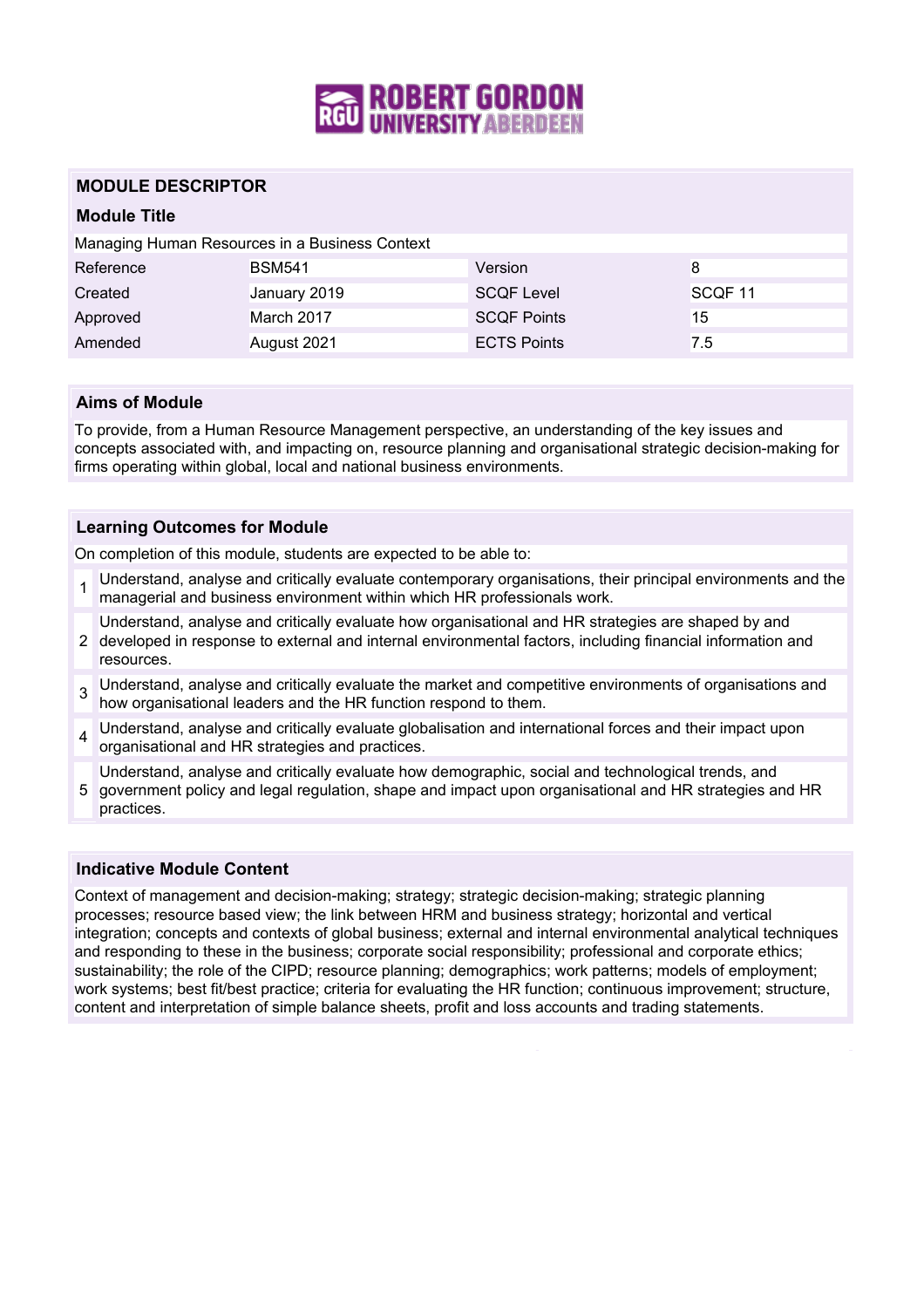#### **Module Delivery**

This module will be delivered using a variety of methods, focussing primarily on student centred learning. This will include lectures, workshops, tutorials and seminars, with a strong emphasis on student participation. Online students will achieve this through access to a range of interactive materials to facilitate learning, including online lectures, presentations and tutorials, plus synchronous and asynchronous activities, encompassing groupwork areas and discussion fora.

| <b>Indicative Student Workload</b>                                    | Full Time | Part Time |
|-----------------------------------------------------------------------|-----------|-----------|
| <b>Contact Hours</b>                                                  | 36        | 36        |
| Non-Contact Hours                                                     | 114       | 114       |
| Placement/Work-Based Learning Experience [Notional] Hours             | N/A       | N/A       |
| <b>TOTAL</b>                                                          | 150       | 150       |
| Actual Placement hours for professional, statutory or regulatory body |           |           |

# **ASSESSMENT PLAN**

*If a major/minor model is used and box is ticked, % weightings below are indicative only.*

| <b>Component 1</b> |                                                      |            |      |                    |               |
|--------------------|------------------------------------------------------|------------|------|--------------------|---------------|
| Type:              | Examination                                          | Weighting: | 100% | Outcomes Assessed: | 1, 2, 3, 4, 5 |
| Description:       | A three hour examination based on a seen case study. |            |      |                    |               |

# **MODULE PERFORMANCE DESCRIPTOR**

## **Explanatory Text**

Component 1 comprises 100% of the module grade. To pass the module, a D grade is required.

| Module Grade | Minimum Requirements to achieve Module Grade:                                  |
|--------------|--------------------------------------------------------------------------------|
| A            | A                                                                              |
| В            | B                                                                              |
|              |                                                                                |
| D            |                                                                                |
|              |                                                                                |
|              |                                                                                |
| <b>NS</b>    | Non-submission of work by published deadline or non-attendance for examination |

| <b>Module Requirements</b> |       |  |  |
|----------------------------|-------|--|--|
| Prerequisites for Module   | None. |  |  |
| Corequisites for module    | None. |  |  |
| <b>Precluded Modules</b>   | None. |  |  |